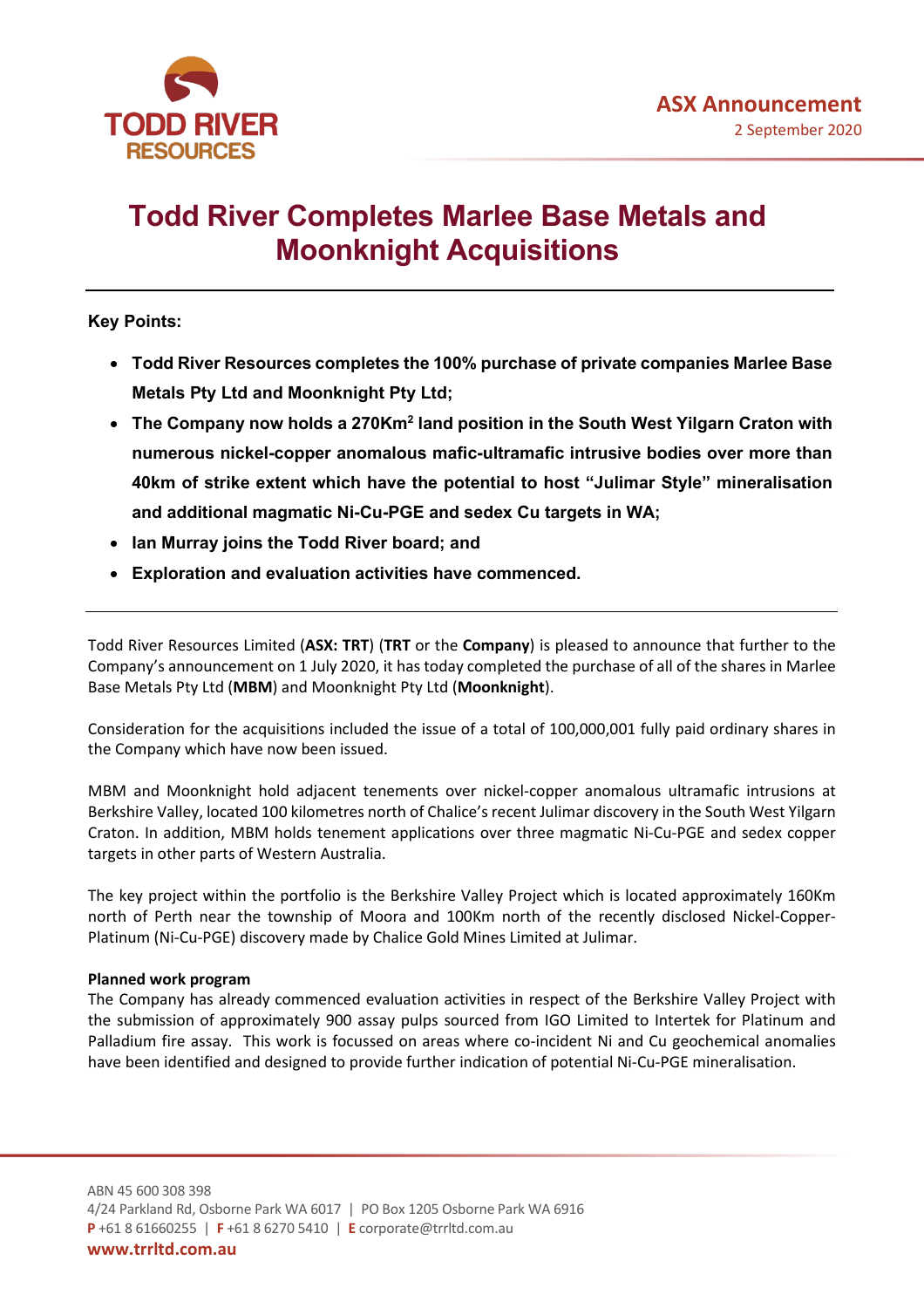

Anticipated work for the Berkshire Valley Project will include (but will not be limited to):

- further auger sampling across prospective stratigraphy;
- geophysical programs over selected areas; and
- drilling selected targets based on the outcomes of geochemical sampling and geophysics.

## **Other projects**

The acquisition of MBM also includes three additional large exploration licence applications over targets generated by MBM, which include a magmatic Ni-Cu-PGE target at Mt Vinden (located in the Proterozoic Badgeradda Basin 160 kilometres northeast of Kalbarri, WA), a basin margin copper target at Nerramyne (located 125 kilometres northeast of Geraldton, WA) and a Sedex copper target at Pingandy (located in the Proterozoic Edmund Basin of the Capricorn Orogen, 220 kilometres southwest of Newman and 100 kilometres northwest of Galena Mining's Abra Pb-Zn deposit).

The Company will commence exploration of these projects once the tenements are granted.

### **Director appointment**

Mr Ian Murray was appointed as a non-executive Director of the Company upon completion of the acquisition of MBM. Mr Murray is a qualified Chartered Accountant and former Chair and Managing Director/CEO of Gold Road Resources Ltd. Under Mr Murray's leadership, Gold Road discovered the Gruyere Gold Deposit and grew its market capitalisation from approximately \$5M to >\$1Bn. Mr Murray is currently Executive Chairman at Matador Mining Ltd (ASX:MZZ) and a non-executive Director of Blackrock Mining (ASX:BKT) and Geopacific Resources Ltd (ASX: GPR).

Dr Darren Holden has been appointed as an alternate Director for Mr Murray. Dr Holden is an experienced geologist and project generator with multiple discovery experience in Canada, Mexico, Alaska and Australia.

An Appendix 2A will follow this announcement.

**Release authorised by: Will Dix Managing Director – Todd River Resources** 

**Enquiries:** Will Dix  $+ 61 (0) 861660255$ 

#### **About Todd River Resources**

Todd River Resources (ASX: TRT) is an Australian-based resources company that has base and precious metal projects in Western Australia and the Northern Territory. The Company has resources at both its Mt Hardy and Manbarrum Projects and a number of exciting early stage nickel-copper-PGE exploration projects in Western Australia.

Having an experienced management team and strong funding position, Todd River is well placed to pursue additional base metal opportunities across its extensive exploration portfolio that also includes the Berkshire Valley and Petermann Range Projects.